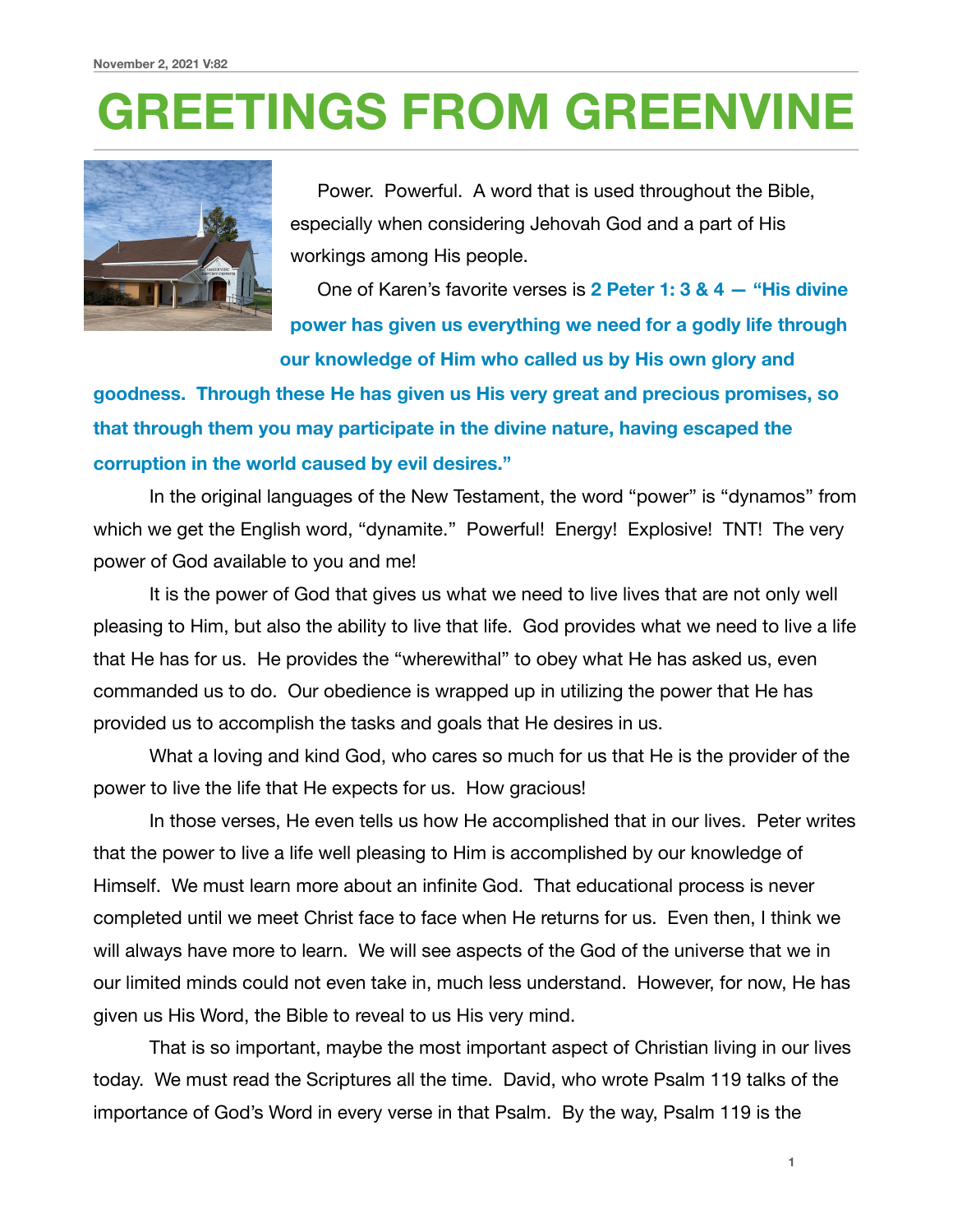longest chapter in the Bible. Here are a couple that remind us of the importance of the Word of God in our lives:

9: How can a young person stay on the path to purity? By living according to Your Word.

11: I have hidden Your Word in my heart that I might not sin against You.

15: I meditate on Your precepts and consider Your ways.

16: I delight in Your decrees; I will not neglect Your Word.

20: My soul is consumed with longing for Your laws all the time.

32: I run in the path of Your commands, for You have broadened my understanding.

33: Teach me, Lord, the way of Your decrees, that I may follow it to the end.

45: I will walk about in freedom, for I have sought out Your precepts.

66: Teach me knowledge and good judgment, for I trust Your commands.

72: The law from Your mouth is more precious to me than thousands of pieces of silver and gold.

81: My soul faints with longing for Your salvation, but I have put my hope in Your Word.

89: Your Word, Lord, is eternal; it stands firm in the heavens.

97: Oh, how I love Your law! I meditate on it all day long.

105: You Word is a lamp for my feet, a light for my path.

130: The unfolding of Your Word gives light; it gives understanding to the simple.

138: The statutes You have laid down are righteous; they are fully trustworthy.

172: May my tongue sing of Your Word, for all Your commands are righteous.

 You might want to read the entire Psalm this week. Each verse speaks of the truth of the Word of God. He uses several words to describe the Word of God. Precepts. Law. Statutes. Commands. All these words describe an aspect of the Word of God that guided the Psalmist in his life of following Him.

We will do well to interject God's Word into our lives everyday, every moment as well.

Just as an illustration. Early on in our marriage, we moved to New Iberia, Louisiana from Lafayette to manage a lumber/hardware store there. We were about 30 minutes from the little church that we attended while in Lafayette and we desired to still attend even though we were in a different city. We thought it would be a great idea to begin reading Psalm 119 and it would keep us busy on that trip for many weeks to come. I drove, Karen read. She also took care of our first born on those trips. She read slowly and distinctly we could savor each and every word as we were on the road. Much to our surprise, it only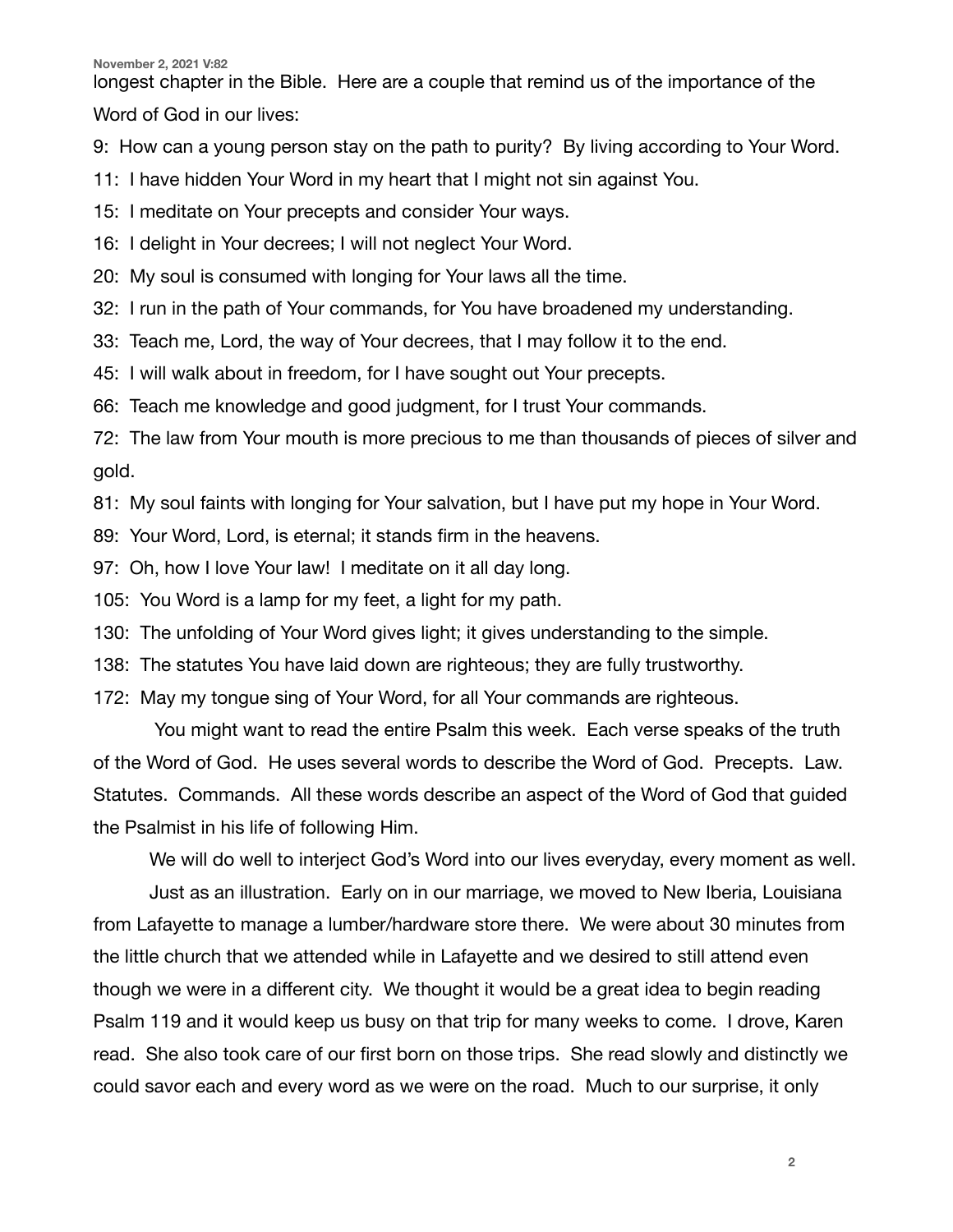took 10 minutes to read the 176 verses. 10 minutes! The longest chapter in the Bible only took 10 minutes to read.

I would imagine that we all have 10 minutes that we can spare every day to read God's Word. If we were to read one chapter of the Bible each day, we would only be forfeiting about 10 minutes of our time to get into God's Word. Let me encourage you to take at least 10 minutes out of your day, daily to read the Bible. I will be giving our a daily reading for the days of December. Just short passages that recall and remind us of the season of Advent. Just a couple verses that will fix our hearts on His Word, concerning Jesus' first coming to this earth as a man.

Blessings upon you. We will continue this study on the word "power" for the next couple of newsletters. Jack & Karen

## **Announcements**

- Wednesday Night Bible Study -Wednesday nights @ 6pm
- Southern Association Women's Retreat November 5-7, 2021 Sandy Creek Bible Camp
- Greenvine's Girls of Grace Tuesday November 9, 2021@ 6pm
- Salute to America meal and concert (A tribute to Hank Williams Sr) Thursday Nov 11 Benefiting Burton Bridge Ministry - Tickets \$25 - See Deborah Stevens or Charlotte
- Taco Stack at Blinn Wednesday November 17
- Women's Bake Sale Supporting Chain of Love Sunday November 21
- Burton Bridge Community Thanksgiving Meal Sunday November 21 1pm



Remember Boxes are due by Sunday November 14.

We will be taking a collection this Sunday November 7 for those who want to pay \$25 for a box to be prepared.